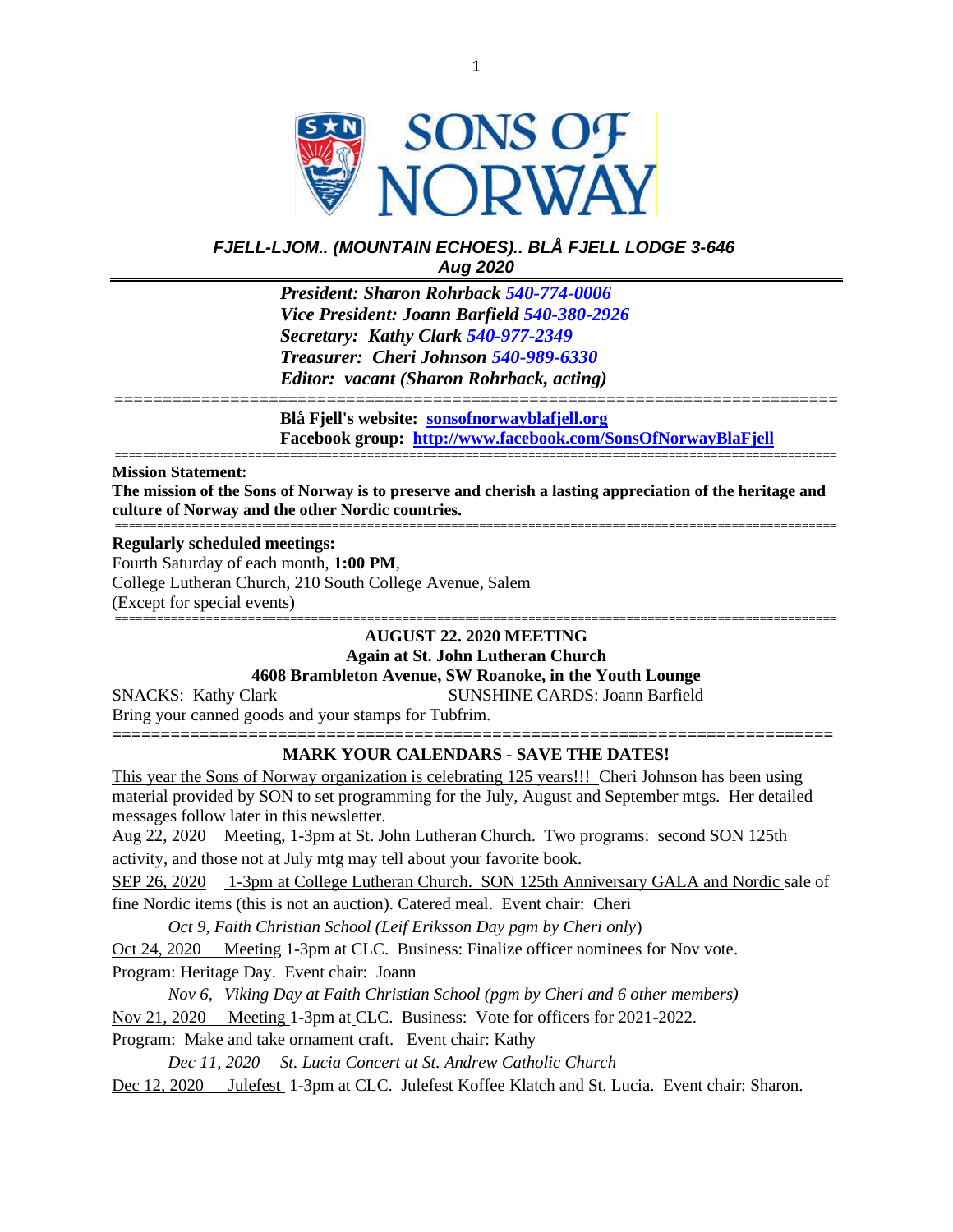## =========================================================================== **MEMBER NEWS**

**August Birthdays:** Walter Sandberg 8/12 Victoria Epperly 8/16 Arvid Myklebust 8/16 Carolyn Sandberg 8/21

**Prayers** : Prayers for everyone impacted by the recent earthquake centered in North Carolina, felt in Lynchburg, other areas in Virginia, and other states.

#### =========================================================================== **CARD SHOWER FOR DORRIT GRINA- 100 years old September 1.**

**(from Editor: see pages 4 and 5 for Dorrit's biography and pictures)**

You can send your cards individually any time in the month of August.

Dear Blå Fjell Lodge friends: From Joann Barfield.

Many of you longtime members have fond memories of Lawrence and Dorrey Grina, who were faithfully committed members of the Lodge since the year after its charter until their move to Our Lady of Peace in Charlottesville to be near family. Dorrey remains vitally interested in Sons of Norway and Blafjell Lodge

As you may recall, Lawrence passed away in 2007. Dorrey will celebrate her 100th birthday on September 1, and her family is planning a celebration and would appreciate her receiving a "card shower" from old friends (with pictures and remembrances, if possible). The Lodge will be marking this event for our oldest member in several different ways.

If you have questions, give me a call 380-2926 or e-mail If you can participate in this happy occasion for Dorrey, her address: Our Lady of Peace Christopher Center #CC06 751 Hillsdale Drive Charlottesville, VA 22901

Tusen Takk! Joann ===========================================================================

**COME TO OUR NEXT MEETING AUGUST 22.**

From Cheri Johnson, Cultural Director

- 1. Learn 12 fun facts about Norway
- 2. Learn the "cozy concepts" of modern Nordic countries
- 3. Bring your "key concepts" pictures
- 4. Keep coloring your picture

## =========================================================================== **MORE CULTURAL DIRECTOR ARTICLES are on pages 6-7**

## =========================================================================== **LODGE PRESIDENT'S MESSAGE**

**It was so great to see those of you, in person, who came to the July meeting!** For those of you who could not come, it was prudent to stay safe, and we continue to wish everyone health.

The impact of the COVID 19 virus has caused the cancellation of so many fundraisers, impacting Third District and Blå Fjell Lodge's budgeted line items. Fundraisers to support are on the next page.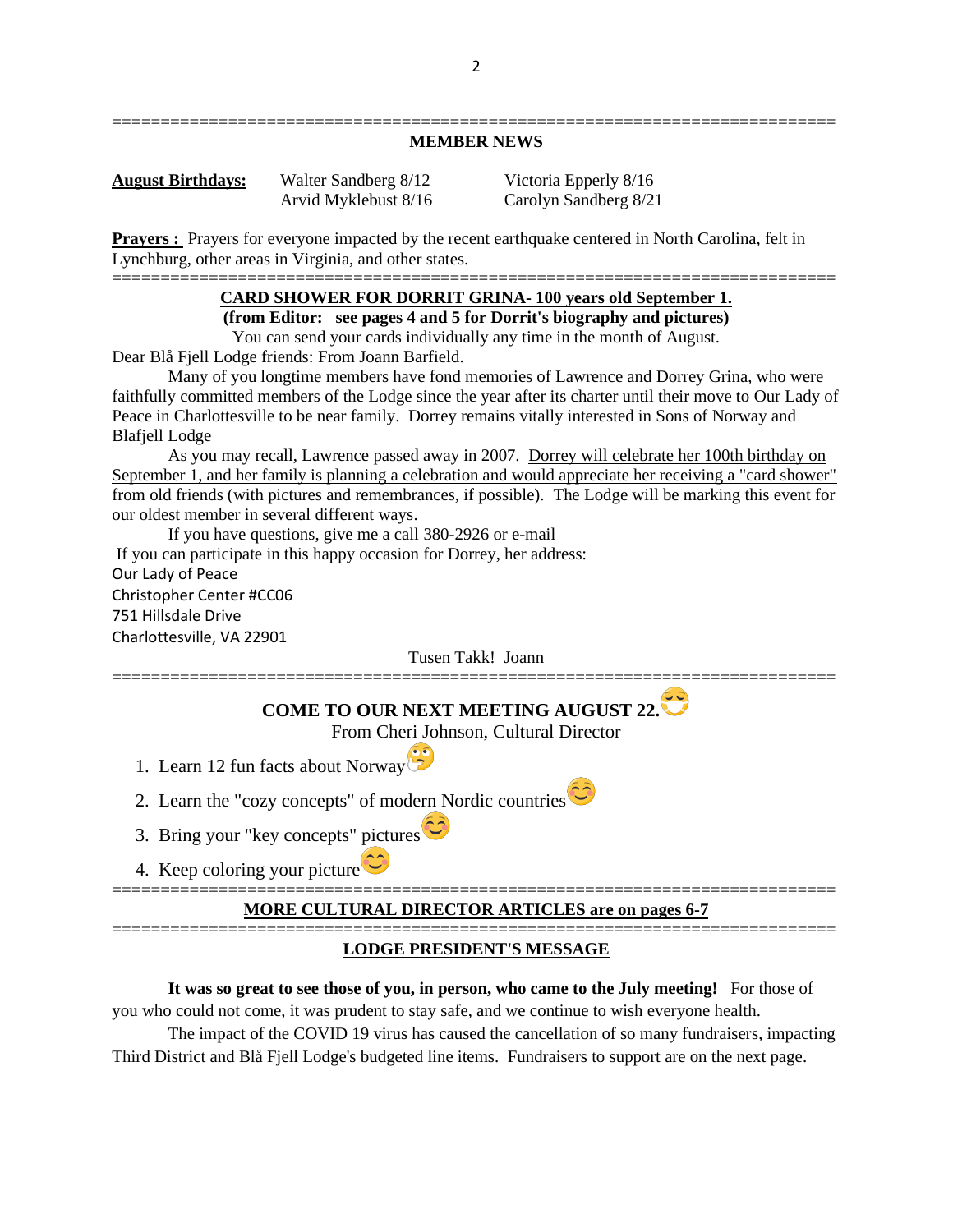1). **Blå Fjell lodge's September 26 fundraiser**. Donate and purchase good Nordic items displayed at our September 26 SON 125th Anniversary gala.

2) **SON Third District's "Tremendous Third District Fundraiser**". Individually buy your ticket(s) at \$20.00 each directly from the fund raiser point of contact. I recently sent members an e-mail with details. 3) Bla Fjell lodge's August 8 yard sale thank yous. It was successful even with the impact of attendance from the COVID-19 virus. Thank you to all who contributed items and time, and who came by to purchase. Thank you to Cheri and Don Johnson for letting us use their property. We badly needed this event as two of Blå Fjell's major fundraisers had to be cancelled: May Local Colors and Spring Yard Sale Sharon Rohrback, Lodge President

#### ========================================================================= **VICE PRESIDENT/MEMBERSHIP DIRECTOR MESSAGE**

How good it was to gather together again! Despite our small numbers, it was a good meeting and a good time. For those of you who were unable to come, we missed you and hope to see you in August.

Meeting in the St. John Youth Lounge worked well, as we observed all possible precautions; the Bojangle's box lunches and sides were delicious, and we heard from Cheri the highlights of Sons of Norway's **125 years,** which we will continue to celebrate for the balance of this year.

It's not too early to begin thinking of how you may serve your lodge in the upcoming years. You received a message from your Nominating Committee, and we will be making follow-up calls. A successful lodge depends upon the participation of all members, and the Team approach makes that easier for all!

As we return to more "normal", we have some wonderful activities coming up, and we look forward to seeing you. This is a good time, too, to invite prospective members, who probably are eager to get "out and about" to do something"!

Joann Barfield, Vice President/Membership Director

#### ========================================================================= **JULY 2020 MEETING MINUTES** from Secretary, Kathy Clark

The July 25,2020 meeting was held at St. John Lutheran Church. There were 9 members and 1 visitor present. Our visitor was Lloyd Jilburg of Roanoke County. We used the Youth lounge that had been completely sanitized for our use. Sharon opened the meeting with saying the 3 National Anthems instead of singing them. The Lodge provided a box lunch from Bojangles with snacks from Joann and Kathy. We shared what we have been doing during the quarantine. Several members shared their favorite books.

Our next fund raiser will be Sat. Aug.8th with a yard sale at Cheri Johnson's home from 8-2 PM. We can bring our items to be sold to Cheri on Fri. but have them pre-priced for the sale. Our next meeting is Aug 22 with location to be announced later.

Treasurer. Cheri Johnson gave the treasurers report. The Nominating Committee is working on the officers election to be held in November. The Nominating Committee will be calling members in regard to this important election for our lodge.

Cheri gave an informative report on the history of the Sons of Norway that was founded 125 years ago in Minneapolis, MN by Norwegian immigrants.

The Sons of Norway 125th anniversary will be in Sept. with a catered box lunch. Cheri is working on the details of this event.

In preparation for the anniversary event, Cheri presented the first of three SON-provided programs (history of SON organization) and a Norwegian Fjord picture to be colored and turned in at the August meeting. Also, at the August meeting, turn in pictures you have collected which represent several Norwegian words (mentioned in the June newsletter, Cultural Director message). These will be put in a collage to celebrate our Nordic Heritage. In September, judges will pick the nicest Norwegian Fjord picture and the winner will be given a special gift from the Lodge.

We shared prayer requests for the Covid19 Pandemic, our families, and friends.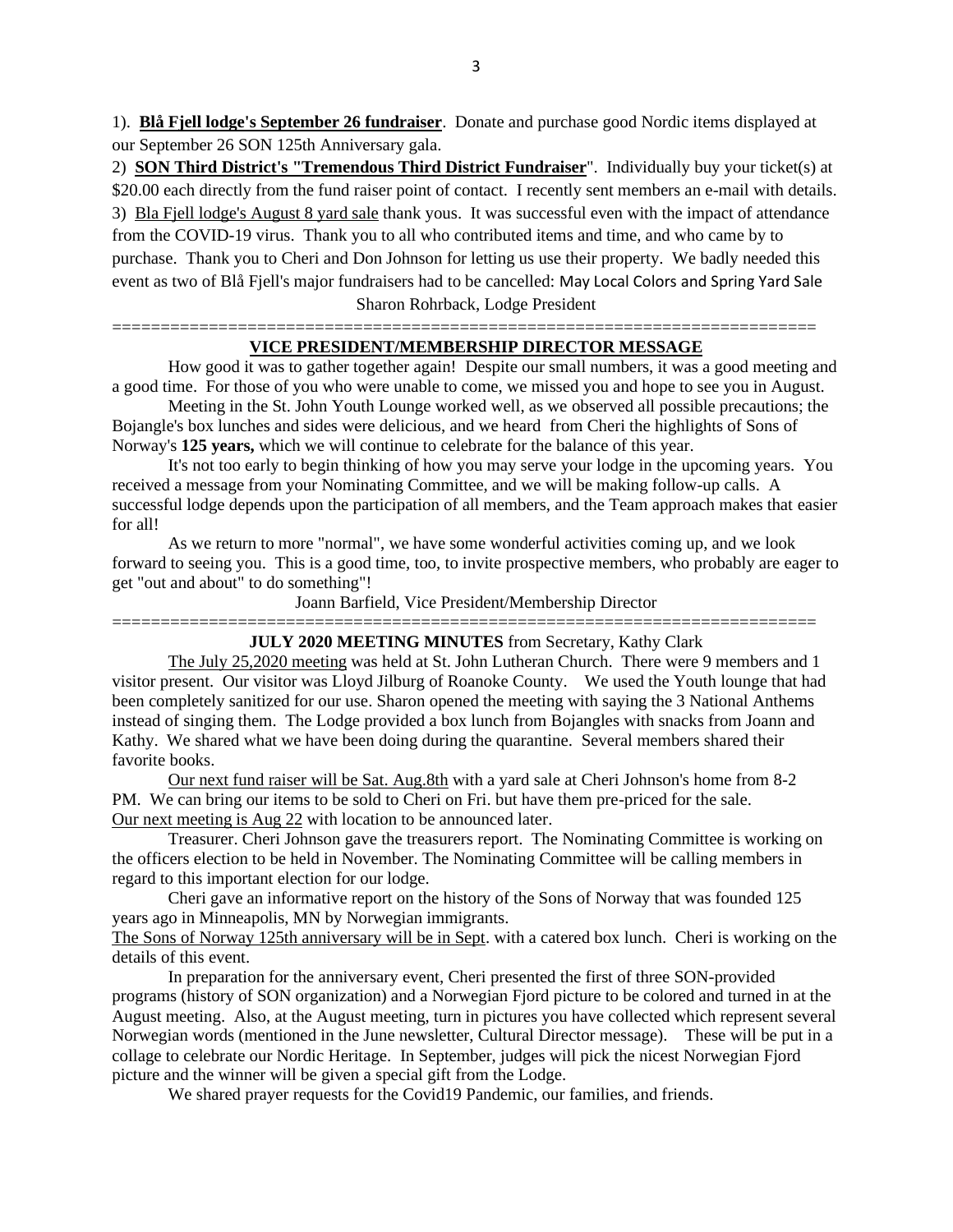# **========================================================================= HONORING DORRIT GRINA - 100 YEARS OLD SEPTEMBER 1, 2020**

(Dorrit's biography and photos provided by son Eric)

On August 7, *Sharon Rohrback received this note from Eric, who composed the biography. "That led to me reading it to Dorrit a few nights ago. She was very pleased, and she felt gratified to know people thought well of her."*

**Dorrit Elizabeth Dale Grina** was raised in Decorah, a small town in northeast Iowa, settled by Norwegian immigrants in the mid-19<sup>th</sup> century. Her father Herman was the son of Norwegian immigrants while her mother Helene emigrated from Stavanger to Decorah in 1917. Dorrit's parents were among the founding members of the SON in Decorah in 1925.

Dorrit was surrounded by her Norwegian heritage from her earliest days and accompanied her mother on several summer excursions back to Norway, staying with her maternal grandfather and building close relationships with many of her extended family. Dorrit loved both tennis and the piano and performed publicly on occasion as a young teenager. Sadly, her mother was taken by cancer when Dorrit was 16. A year later Dorrit traveled back to western Norway for an extended visit, very nearly deciding to stay permanently. Ultimately, she returned to Decorah to attend Luther College, majoring in English and Norwegian. After graduation from Luther she studied nursing at Presbyterian Hospital in Chicago, graduating as a Registered Nurse.

After the war she married her college sweetheart Lawrence Grina. They moved to his home and family business in Barnesville MN, and with the birth of Eric in 1949 started her family. Twin daughters Karen & Christine came along two years later. In the mid 50's they moved to Fargo ND where she worked in nursing while Lawrence earned his degree in engineering. In 1957 her fourth child Peter was born.

In 1959 Lawrence's work took them to LaVale MD where she continued her work as a nurse, leading in the mid-60's to a teaching position at Memorial Hospital School of Nursing in nearby Cumberland.

In 1969 Lawrence's work took them to Salem. Dorrey, as she was known to many of her friends, became a Public Health Nurse in the 70's, and subsequently Acting Nurse Coordinator for Roanoke City Health Department. She also taught nursing at Community Hospital of Roanoke. Lawrence & Dorrey joined the Roanoke Chapter of the Sons of Norway in 1997, and with close friends hosted many Norwegian themed dinners. They enjoyed sailing for many years on Smith Mountain Lake and were members of College Lutheran Church.

In 2005 Dorrit & Lawrence made the hard decision to move from Salem to Our Lady of Peace Assisted Living (OLP) in Charlottesville VA, closer to children there and in DC. In 2008 Lawrence passed away and Dorrit continued living at OLP. In 2009 she made her last trip to Norway, spending four glorious weeks in Os and Haugesund with her family there. Her family in Norway remains in close touch. They will tell you that even today at 100 years of age her Norwegian language skills are more classically correct than theirs!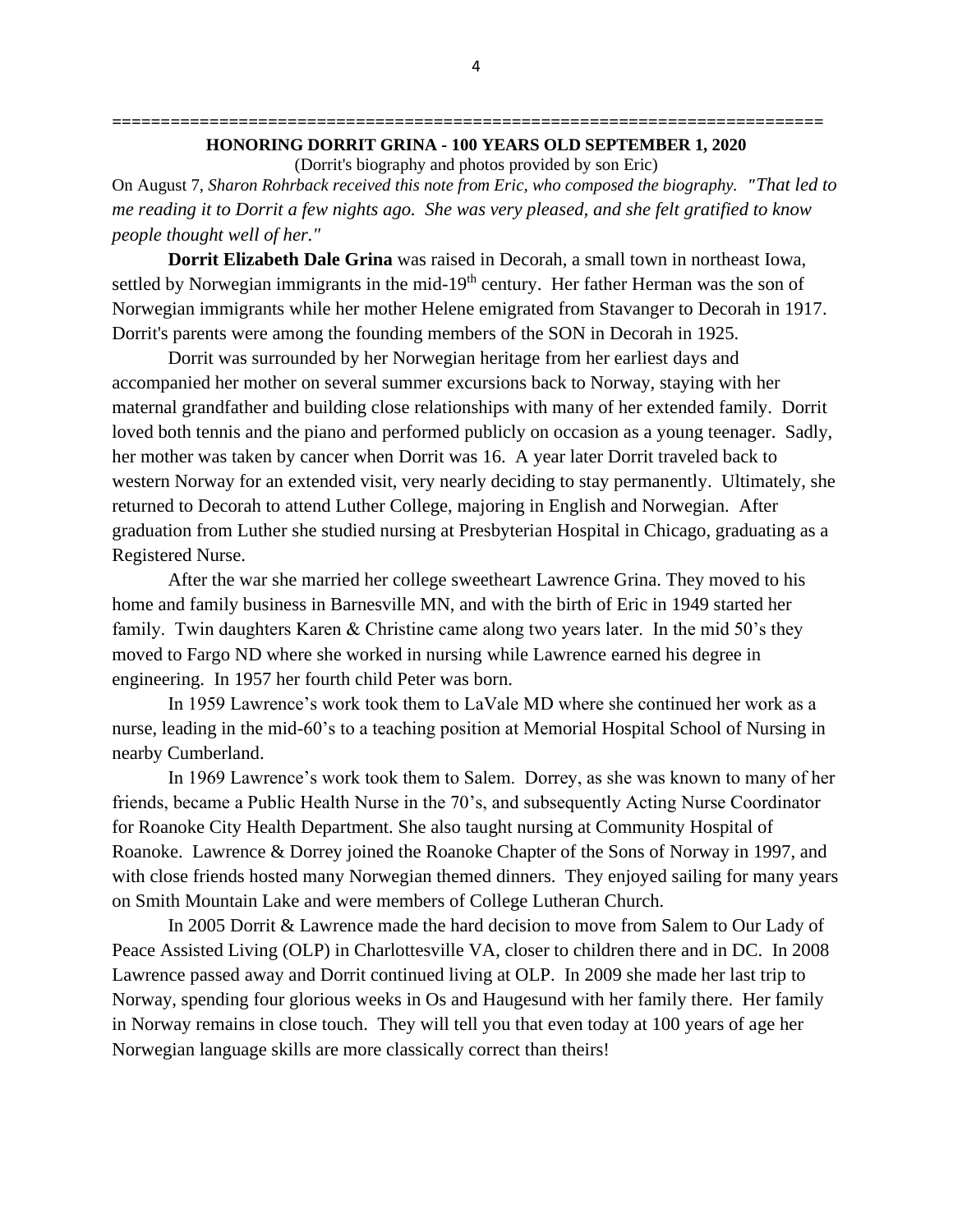

Dorrit

 $=$ 



Dorrit and her mother

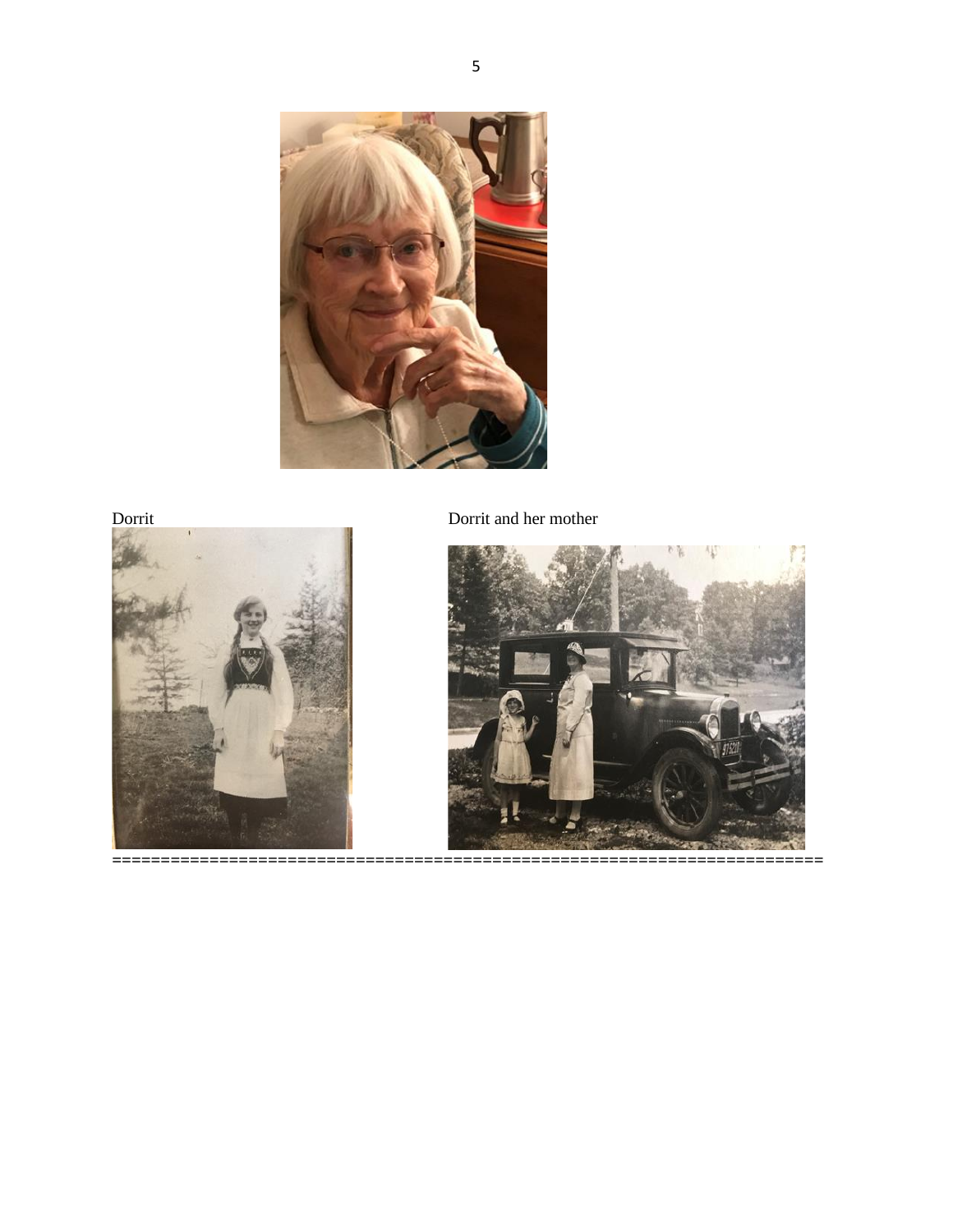## **THREE CULTURAL DIRECTOR MESSAGES PERTINENT TO SON 125TH ANNIVERSARY I. CALENDAR OF EVENTS**

July 25 Program: History of Sons of Norway, Coloring contest explained, Key Words explained, Bojangles box lunch. Ten members attended.

August 22 Program: Fun Facts about Norway, Collect "key words" pictures, "Cozy Concepts" of modern Nordic Countries. Goal is 20 members. Will provide Packaged snacks /drinks

September 26 GALA: Wear special clothes. present "key word " collages, vote on coloring contest Free lovely box meal from Montanos, play Norway Bingo for gifts, \*Try to dance Norwegian with social distancing, NORDIC SALE fundraiser - bring Nordic items with a price on them.

**=============================================**

# **II COME TO OUR SEPTEMBER GALA !!!!**

WHAT IS A GALA?

It is. a festive occasion, celebration, big party where you wear something special, you look great! you listen to music, you dance a few steps have a special dinner, have a special Nordic Sale

**Date**: September 26, 2020

**Place:** College Lutheran Church

**Attire**: Your favorite outfit

**Time**: 1 - 3 pm,  $*$  dinner at 1:30 - Montano 's Box Lunch

**Music**: Grieg, Sissel

**Sami sounds**

**Activities**: Nordic dancing with social distancing

**Nordic Sale**....prices are firm

## **============================================= III. WHY IS IT IMPORTANT TO LEARN HISTORY?**

\*to understand our past \*to understand our culture's origin \*to understand our cross-cultural awareness \*to learn some general facts \*to make interpretations based on historical fact \*to learn how to do research \*to develop an appreciation for our ancestors \*to avoid making mistakes by the lessons learned before us

# **Sons of Norway has gone to great lengths to record accurately the past 125 years since the first meeting of the Sons of Norway.**

On July 25th we attempted to learn some of that history and make it \*relatable**\*** to our life today. SON made up history cards in authentic\* form so the \*communities\* in each state could understand those who came before us. These cards showed us the \*warmth\* of the Norwegian \*families\* as they helped each other and their friends in WWI and WWII in Norway. Their hearts and minds \*open\* to widening the placement of Lodges to many states such as: Minnesota, Washington, Illinois, California. The inclusion of fraternal insurance company enhanced the desire to help others. It became a \*trusted\* company. The \*\* on certain words highlights the" key concept" words emphasized by the 125th Anniversary committee.

In the Northern part of Minneapolis, a group of "Tronders"- people from the Trondheim district of Norway, especially the town of Selbu just 25 miles west of the city - organized the Sons of Norway. They formed the organization out of necessity - they needed to assist one another and other people of their nationality. They decided as a group to draw up a constitution. 18 members were considered the "founders!" The first Lodge was started in Northern Minneapolis and named Nidaros. The first President was Bersvend O Draxten. 15 of the first 18 members were "Tronders." A second Lodge was started in south Minneapolis called Oslo. A 3rd Lodge in NE Minneapolis became known as Dovre

Within 8 years, a lodge was started in Seattle, Washington. In the same year, a fraternal benefit insurance organization was started in Superior, Wisconsin (1903). Soon Lodges were started in Chicago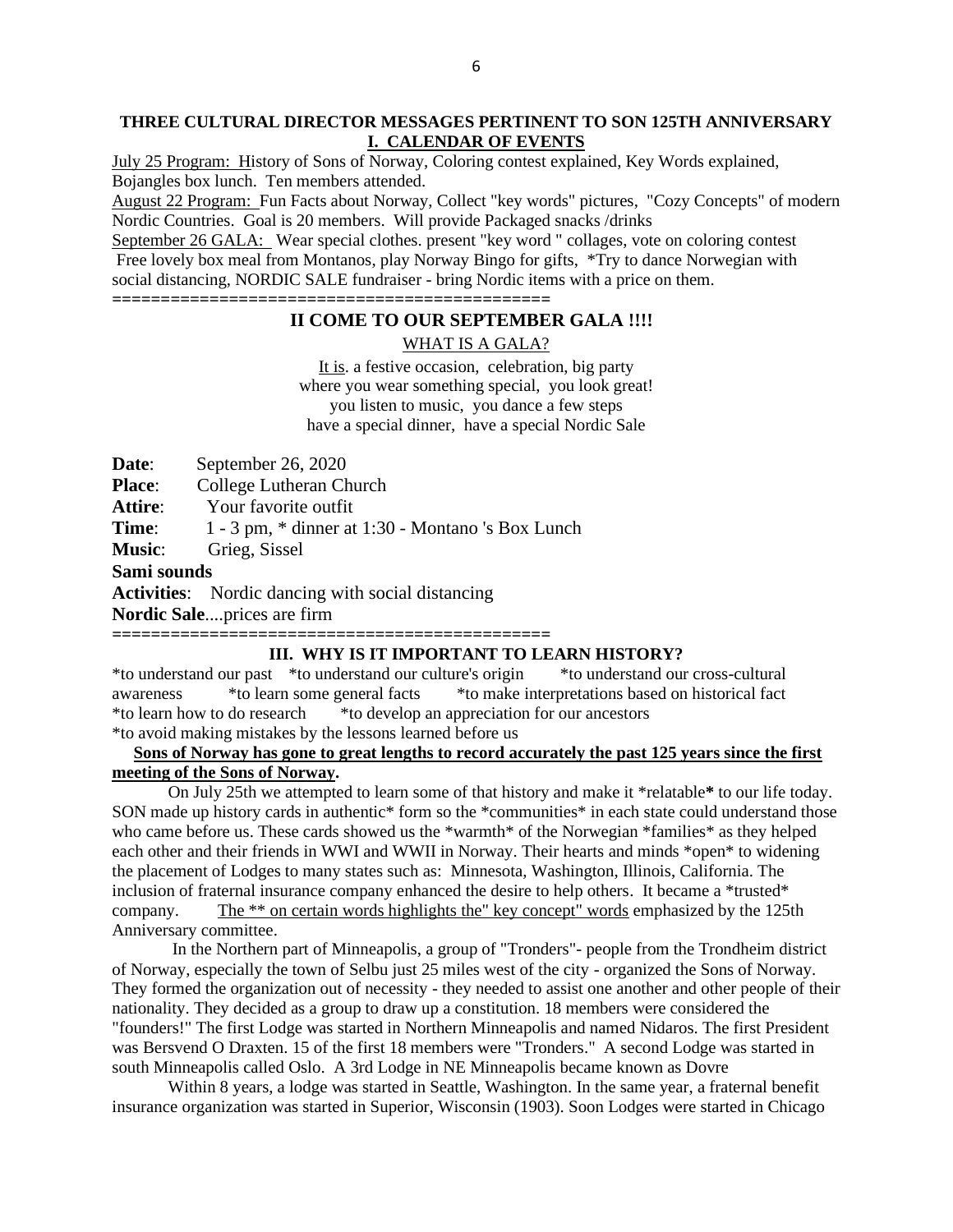and the Midwest. In 1908, the Daughters of Norway merged with the Sons of Norway. In 1966, The SON Foundation was started as a non-profit to benefit charities and create scholarships for young people.

Now today, the mission of the SON has expanded to include the preservation of Norwegian Heritage and culture in our society. The original reason to form together to assist each other still exists today.

have you thought about how you could assist or "help" someone in our Lodge? 125 years ago, a group of 18 men formed this International organization of 57,000 members and 400 Lodges. It seems only \*natural\* now that we step up to our ancestors and see the \*light\* shining on us to help one another. God Bless You all. I hope learning about the history has enlightened you to be a proud member of

the Sons of Norway!!! Cheri Johnson, Cultural Director

## **MEMBER MEMORIES From Sharon Rohrback**

**------------------------------------------------------------------------------------------------------------------------------**

When I was age 5 to about age 15, our family trip the last week of June/first week of July, would be a tenhour drive to visit the Ysen farm outside of Gary, Minnesota in Norman County, where my mother was raised. This was the wood tick season; we had to completely check ourselves all over. My uncle's dog had some really "ucky" big ones. Most of these memories are from my grade school days.

My mother's mother, my Grandma (Nora Albertson) married my mother's father, my Grandpa Carl Ysen in the late 1890s; both born in the United States of full Norwegian heritage. Grandpa Ysen died of a brain tumor about 1952. My mother's only brother, my Uncle Morris stayed on the farm helping his mother; all sisters had married and moved. Grandma Ysen died late in 1979, shortly after we held an all-Ysen summer reunion on the farm. Because the house did not have enough space and there was only one bathroom in the house, many families camped in the front yard and Uncle Morris cleaned the outhouse and trail to it- naming it "Historical Wood Tick Trail". Uncle Morris died in 2008 at age 89. **1. Trip into town with my Grandpa Ysen.** To the creamery to deliver milk. He would treat us to Orange pop (what we call soda here) and a homemade plain cake donut made by a lady in town. **2. Cream on Bread.** A thick slice of homemade white bread, covered with thick cream from the separator in the barn, sugar and sometimes home-made chokecherry jelly from berries gathered in the farm woods. I could eat it 3 times a day; Mom said they had it when they had nothing else to eat. 3. **Ice skating in below-zero weather**. Uncle Morris was so patient with children. When I was about age 10(?), he hosed a small area in the field so we could ice skate. We lasted about 10 minutes. 4**. Our dog Arrow chasing the chickens**. One year we decided to take our black lab-mix dog (Arrow) with us. My dad built a platform behind the front seat for the dog. When we got to the farm, Arrow immediately chased the chickens on the farm so had to be chained up.

# **WHAT I LIKE ABOUT SONS OF NORWAY (SON) INTERNATIONAL Point of contact, Joann Barfield**

**=========================================================================**

Would you like to write about your Sons of Norway experience for the newsletter? Send your article to mjghbarfield@gmail.com.

**=========================================================================**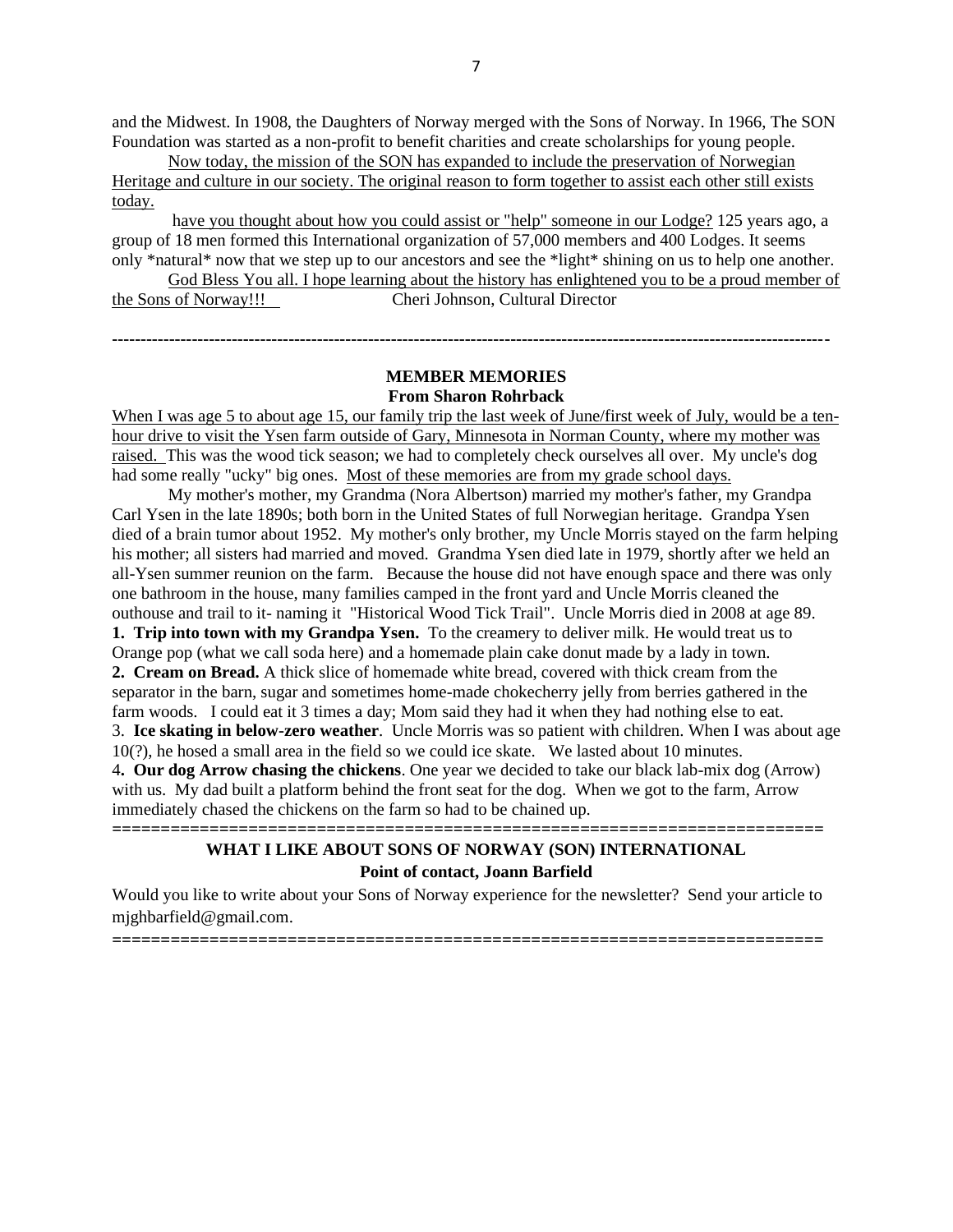# **CULTURAL ARTICLES**

**=========================================================================**

#### **Do You Have Icelandic Roots?**

Submitted by Joann Barfield

Do you have a bit of Icelandic blood in your DNA? If you do, this message is for YOU. You may be able to trace your ancestry on the Icelandic Roots database!

Icelandic Roots (IR) is a **100% non-profit organization** managed by a dedicated team of volunteer genealogists in Iceland, Canada, the US and beyond, based in a small Icelandic community in North Dakota (with offices in Fargo, North Dakota). The database specializes in all things Icelandic, including genealogy, ancestral farm photos, geo-tagged locations, translation services, church records, and more. A membership in Icelandic Roots allows you to trace your ancestry back to the time of the Settlement of Iceland! It includes a private Facebook Group and access to a **relationship calculator.** All information is verified and sourced and safe. Icelandic Roots, founded in 2013, grew out of many decades of research done by genealogists in Iceland, and my family became involved when we were contacted by a previously unknown second cousin, which opened up a whole new family to us! My cousin participated in a **Cousins Across the Ocean** program, which connects cousins in Iceland and America.

The goal of Icelandic Roots is to include all Icelanders, past and present, in the database; it currently includes some 695,000+ persons, adding some 2,300 every month, by dedicated volunteers.

Our Scandinavian Press magazine (see me or Sharon for copies) had an introduction to Icelandic Roots in the Summer 2020 issue and plans a feature article on IR in the next issue, Fall 2020. If you're interested in this unique program, go to [www.icelandicroots.com](http://www.icelandicroots.com/) .. or come talk with me! Icelandic Roots Member Joann Barfield

## **Finding my Finnish Heritage.**

Submitted by Kathy Clark.

During my time staying at home with time on my hands, I decided to do some searching on my Finnish side of the family. In the 1500's, there were Finns emigrating to Sweden from Savolax, Finland. Peder Anderson and his family settled in Halsingland, Sweden, where my family lived. It was very hard for the Finns to become part of Sweden and their culture. One in particular was Israel Anderson who came to Sweden as a young man. He was involved with illegal hunting of animals for their furs. Another ancestor escaped from a Russian prison and rowed across the Bothia Sea in a boat. Later in life he was attacked by a bear and died in the night. If I hadn't been forced to stay home, I would never have become aware of such fascinating adventures of my Finnish ancestors.

**RECIPES- Turkaffe ("hiking coffee") and Blueberry Sweet Muffins** 1. **From Hampton Roads Lodge Facebook posting.**

**=========================================================================**

**"hiking coffee," Turkaffe** is traditionally prepared outside over an open fire or gas burner. Learn how to recreate the experience of brewing turkaffee from the comfort of your home: [http://khachilife.com/how](http://khachilife.com/how-to-drink-coffee-like-a-norwegian/?fbclid=IwAR1cCnDnuSip-qk8QQjOYvqpy1L24WA94MN3ptmewnjgQiryn992DFAzO9Y)[to-drink-coffee-like-a-Norwegian/](http://khachilife.com/how-to-drink-coffee-like-a-norwegian/?fbclid=IwAR1cCnDnuSip-qk8QQjOYvqpy1L24WA94MN3ptmewnjgQiryn992DFAzO9Y)

## 2. **From Kathy Clark: Blueberry Sweet Muffins** - continued on next page.

(These were served at our July meeting 1 1/2 cups all-purpose flour 1/2 cup sugar 2 teaspoons baking powder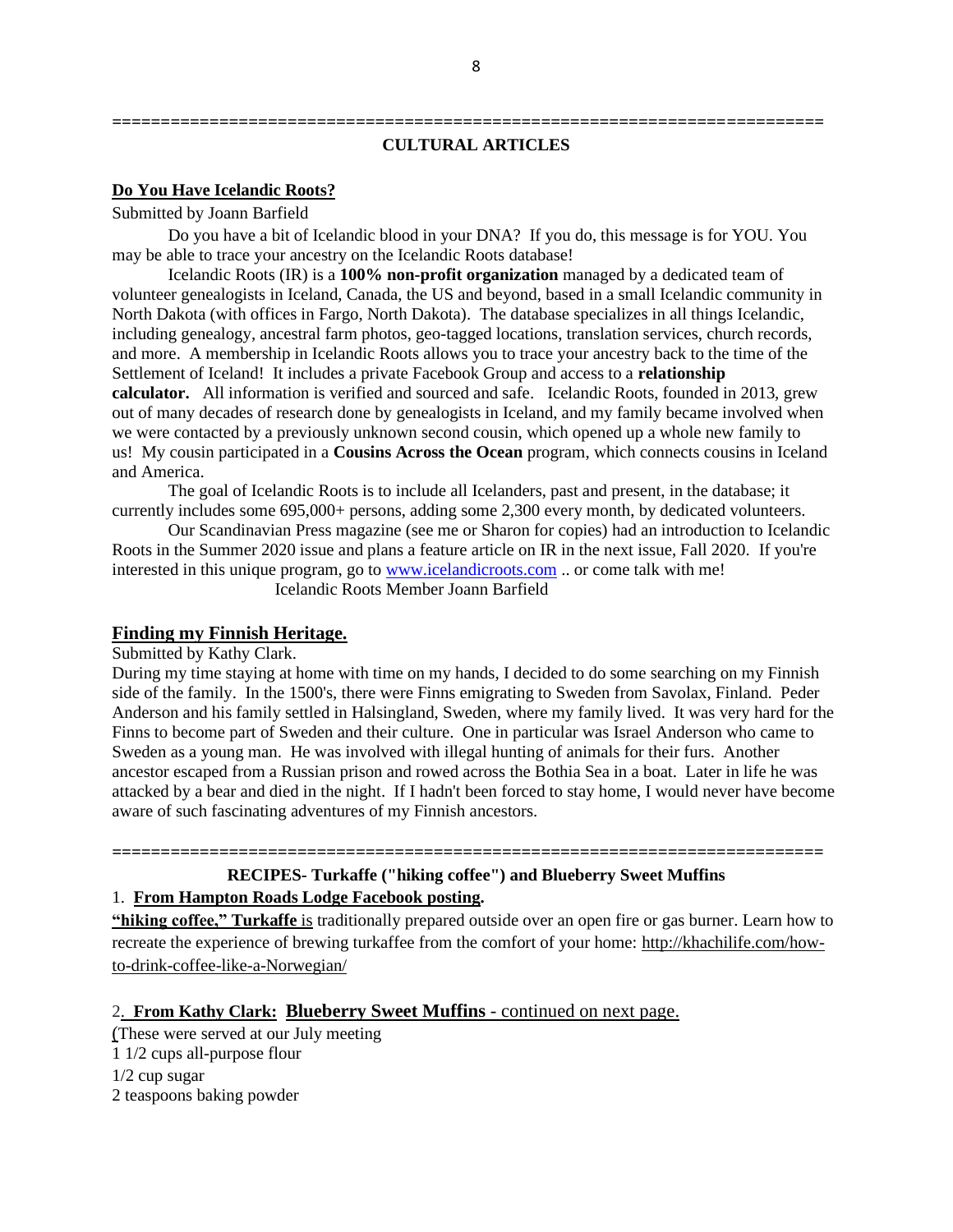1/2 teaspoon salt 1/3 cup milk. 1/4 cup vegetable oil 1 large egg, slightly beaten 1 cup fresh or frozen blueberries 2 tablespoons sugar

Mix the first 4 ingredients in a large bowl. Combine the egg, milk, and oil. Stir into the dry ingredients and only mix until moist. Stir in the blueberries gently.

Insert 12 cupcakes liners in the cupcake pan. Spoon batter into cupcakes liners. Sprinkle the tops with sugar.

Bake at 400 degrees for 20-25 minutes or until a toothpick inserted in the muffin comes out clean. Put the pan on a wire and cool for 10 minutes and then remove to the wire rack to cool.

#### **HUMOR**

**=========================================================================**

Shared by Bob Rohrback from a Facebook Posting Finally found out why the fish were'nt bitting..



## **THIRD DISTRICT PRESIDENT AUGUST 2020 MESSAGE**

Can you believe that August is almost here?!? Time sure does feel like it is both flying by and moving soooo slowly. As COVID -19 reached around the globe, we found ourselves in a world transformed. We have been forced to connect in ways we could never have imagined, testing our ability to adapt. The news right now is filed with stories about all the new rules and regulations we must follow as we open up and the "new normal" begins. The stress-free days of going out and about are over and there are a lot of new things to consider as we leave our homes. We all have our own comfort levels and that's okay. Whenever I'm out and about I have a mask. If shopping, I pull up my mask. If walking around my block, I pull up my mask, say hi to the other walkers and go on my way.

I feel safe while still doing the things I love. I've been lucky enough to be able to visit with a couple of lodge friends (practicing safe distances, wearing masks, yet still we are together.) For me, till we get a vaccine, I know that the moments I am most at ease is when I am sitting out back on my patio,